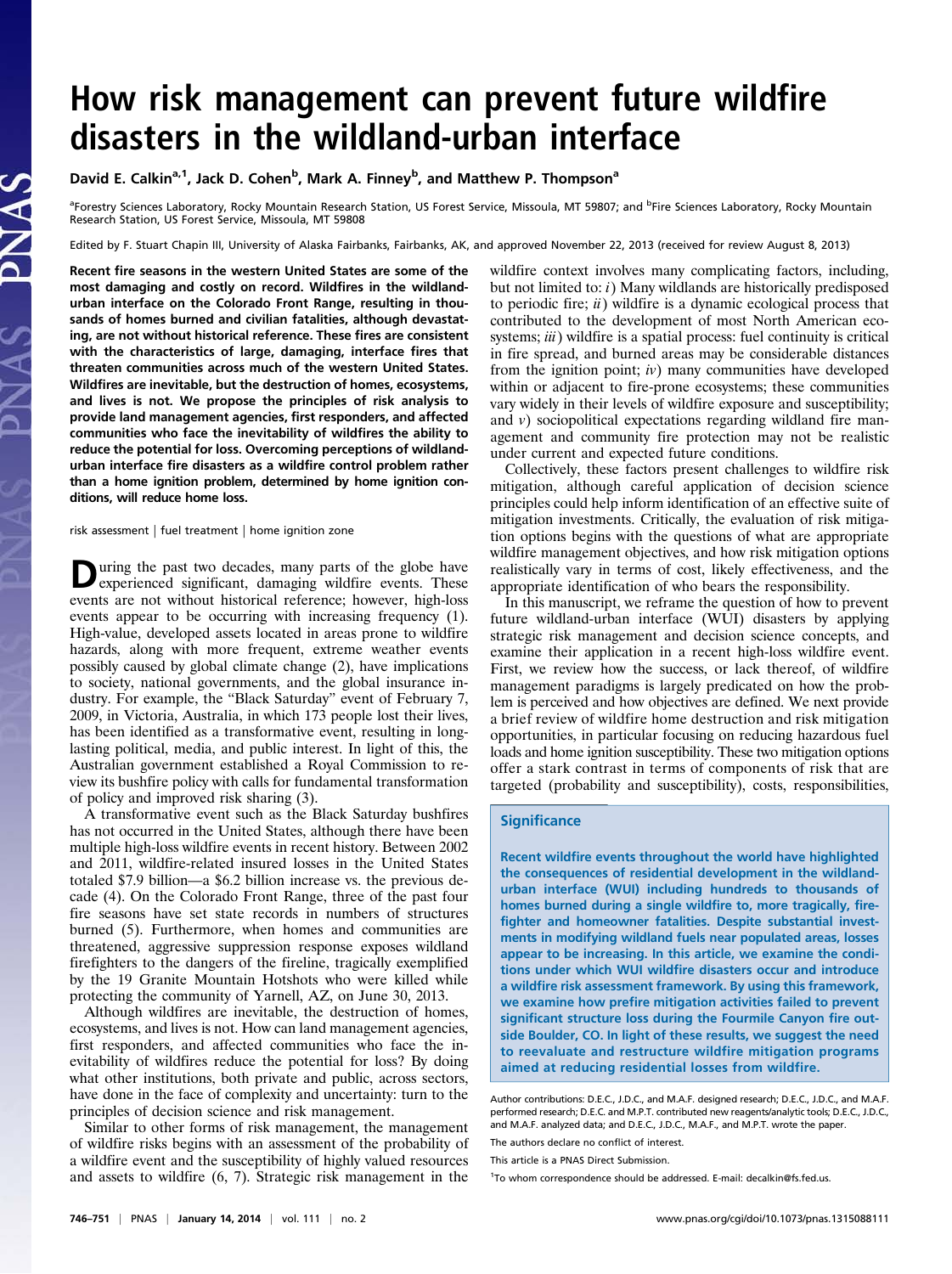the likelihood of reducing loss, and the feasibility of broad-scale implementation. For illustration of these principles, we examine the Fourmile Canyon fire, in particular focusing on the effectiveness of fuel treatments and the home ignition zone (HIZ) related to this recent WUI fire disaster. Last, we review policy implications and outline a pathway for attaining fire adapted communities and reducing WUI losses.

The Wildfire Paradox. Paradoxically, using wildfire suppression to eliminate large and damaging wildfires ensures the inevitable occurrence of these fires (8). Today's wildfire problem is rooted in historical and recently modified vegetation conditions, possibly exacerbated by climate change (9). Before European settlement, wildfires started by lightning or ignited by Native Americans (10) burned under all fuel, weather, and topographic conditions capable of producing fire spread, with highly variable frequencies, intensities, and severities. Grasslands and some shrub lands burned often, whereas high-elevation forests burned infrequently and generally with high intensity. Between these zones were lowelevation pine and mixed-conifer forests where trees often survived reoccurring fires that limited fuel and thus ensured low fire intensities (11–13). Given recurrent ignitions, dry periods and cured vegetation could spread fires into forested areas limited only by fuel, weather, and topographic conditions. By the late 1800s, fires in the western United States were greatly reduced as a result of changing land uses such as grazing, habitation, and fire suppression (12). Fires burning during moderate weather conditions have largely ceased, causing a dramatic reduction in present day annual area burned (14) and commonly resulting in changes to vegetative composition, increasing fuel load, and broad-scale fuel continuity (15–17). The historical fire patterns, burning under all conditions of fire spread, have now been replaced by fires that burn when fire suppression efforts fail as a result of high fire intensities and broad-scale fuel continuity. This shifts fire behavior characteristics to the most extreme in all vegetation zones and across the entire landscape.

This is the wildfire paradox: Wildfire suppression, effective 95% to 98% (18) of the time, inevitably leads to ecologically significant wildfires with higher intensities and rapid growth that are unable to be suppressed (19–21). This, in turn, produces increased wildfire management costs and increased likelihood of escaped, disastrous fires. The wildfire paradox is evidenced by decades of attempted wildfire exclusion without complete success; increasing fire suppression expenditures have not been demonstrated to increase suppression success. It is apparent that fire suppression policy is based on an unachievable fire exclusion premise; yet, eliminating wildfire is neither ecologically nor physically feasible, nor ecologically desirable. Reframing the objectives of fire management to how we best live with wildfire in a fire adapted environment is critical to untangling the wildfire paradox.

WUI Fire Destruction: A Home Ignition Problem. The predominant approach by fire management organizations to wildfires threatening communities, the WUI fire problem, is wildfire suppression and control (20). Aggressive suppression actions when communities are threatened at increased suppression costs (22–25) and emphasis on treating wildland fuels on public lands within and adjacent to communities (26), have demonstrated federal land agencies' commitment to protecting the WUI. However, neither of these actions measurably impacts the susceptibility of homes to ignition and subsequent destruction (22).

Essentially, current management practices have continued with the approach that has led us to the wildfire paradox by framing the WUI fire disaster as a wildfire control problem, instead of focusing on the susceptibility of structures to the inevitability of wildfire exposure. Research demonstrates (20, 22, 27–30) a home's characteristics in relation to its immediate

surroundings principally determine home ignition potential during extreme wildfires. The demonstrated inability to suppress wildfires under extreme weather conditions and the fact that many homes are not destroyed when exposed to these wildfires indicates that reducing home ignition potential is key to effectively reducing home destruction. Because home ignitions are primarily determined by conditions on private property, the principal authority, and thus, primary responsibility for preventing WUI home destruction lies with homeowners rather than public land managers. Focusing on wildland vegetation without consideration and mitigation of home ignition susceptibility furthers the illusion that WUI protection does not require homeowner engagement. If wildland fuel treatments and suppression are ineffective and the fire threat to communities continues to be considered a wildfire problem, WUI fire disasters will continue.

#### Mitigating Wildfire Risk to Human Communities

By using a strategic risk assessment framework enables evaluation of how reducing home ignition potential and reducing fuel loads, among other strategic options, can affect various risk factors, which can in turn guide cost-effective investments in risk mitigation efforts (31, 32). Applying such a framework requires an understanding of the relationship between extreme wildfires, home ignitions, and mitigation opportunities. Any structured decision process for risk mitigation begins with a problem formulation stage articulating the scope of analysis, the decision maker and participants, and the fundamental objectives, risk preferences, desired outcomes, and risk-based evaluation criteria (33). The lack of a well-structured problem statement may lead to difficulty in monitoring outcomes, and, more importantly, may lead to inefficient and ineffective risk mitigation efforts. Managing wildfire entails decisions made at varying spatial scales, at different points in time, by different individuals and organizations in the face of substantial uncertainty and complexity (34). Opportunities and responsibilities for managing risk factors vary across federal and state land management agencies, local planning agencies, incident responders, and private landowners.

A conceptual model of wildfire management allows us to consider fundamental and means-based risk management objectives, as well as the major risk mitigation actions and their pathways for reducing wildfire risk to human communities (Fig. 1). The overarching fundamental objective, reducing the risk of home loss, can be achieved by targeting risk factors through means-based objectives (e.g., reduce susceptibility of home to wildfire loss). The primary risk factors are probability of home exposure to flames and burning embers (firebrands) and home susceptibility to loss, which vary geographically according to environmental and socioeconomic variables. Probability of home exposure to wildfire is in turn influenced by the occurrence of fire, the size and intensity of fire, and the presence of homes in fire-prone areas. Risk mitigation actions vary in terms of which risk factor(s) they are designed to affect, whether they occur before or during a wildfire event, and who has primary responsible for their implementation. There exist many other significant factors driving wildfire risk that are noncontrollable, notably topography, antecedent climatic conditions, historical land and fire management, lightning-caused ignitions, and fire weather.

A particularly common prefire risk mitigation option is fuels reduction on public lands. The two principal risk objectives for fuel treatment are to reduce the wildfire intensity and severity within treated areas, and to reduce the probability of fire occurrence beyond treated areas by limiting fire spread rates and/or enhancing suppression effectiveness. However, fuel treatments will not stop or eliminate fires. For both objectives, the initial step must be to identify the wildfire behavior conditions that represent the greatest threat. Modern fire suppression organizations are highly effective under all but the most extreme weather conditions,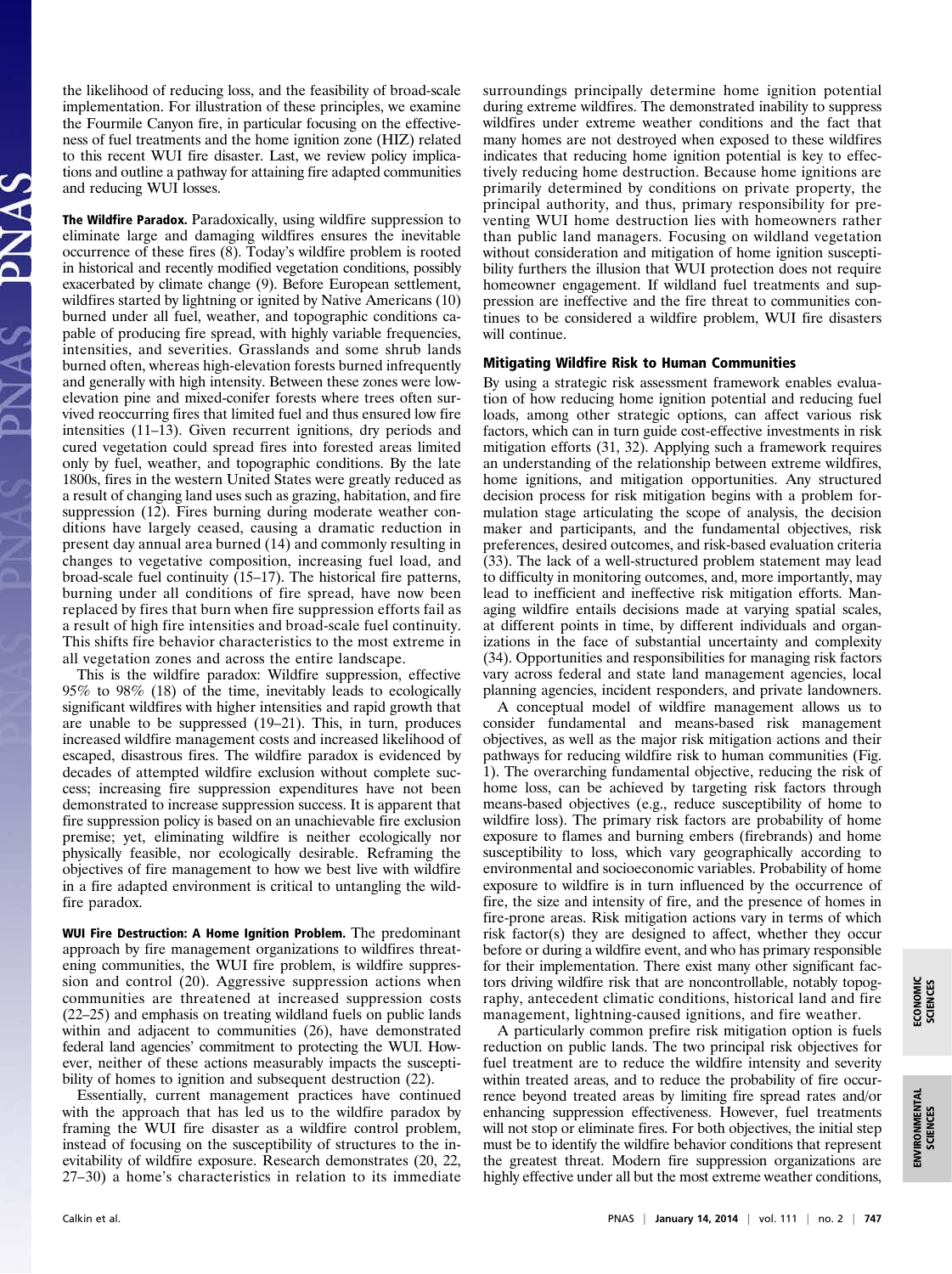

Fig. 1. Conceptual model highlighting the major fundamental objectives (level 1), means-based objectives (levels 2 and 3), and actions for reducing the risk of home loss as a result of wildfire. The risk of home loss is jointly determined by the probability of home exposure to wildfire and the susceptibility of home to wildfire, which in turn are influenced by other factors. Actions and responsibilities for strategically managing risk factors vary across land management agencies, local government, and private landowners.

which, not coincidentally, typically create the largest fires. Approximately 3% of the fires are responsible for 97% of the area burned (35). These fires tend to burn under high winds, with very low fuel moistures, producing high spread rates and intensities. Collectively, these are termed the "target conditions" for the fuel treatment. In other words, effective treatments must be designed to target these fires and conditions to be considered successful. As such, there is little benefit to underestimating target conditions establishment of the target conditions should identify those conditions under which losses typically occur, with the recognition that, for some resources or assets, fuel treatments might not be effective at protection.

After identifying treatment objectives and target conditions, the next steps in fuel treatment design involve understanding the degree of change possible from different treatment prescriptions under the target conditions. Decades of scientific analysis of fuel treatment effects in many forest types reveals the single most important prescription element involves surface fuel removal by prescribed fire (36). Prescribed fire removes (i.e., burns) the same fuel components on which wildfires depend—largely surface fuels (litter, grasses, and herbaceous fuels)—the amount and condition of which is a major determinant in fire ignition, spread, and ultimately burn severity (24, 37, 38). In contrast, most mechanical treatment practices (thinning, chipping) tend to focus on large woody material that contribute only a limited portion of the fuel available to burn in wildfires. Prescribed burning may require added mechanical activities to improve the result or the practicality of conducting prescribed burns. Estimates of how much a given set of treatment prescriptions may alter potential fire behavior under the target conditions are made by using computer models or experience.

The level of fire behavior change needed depends on the values being protected within the treatment area. For example, many trees can survive fires that do not ignite the foliage (crown fire), and flame lengths less than approximately 4 ft facilitate firefighting effectiveness and safety. If the objectives for the treatment are restricted to the treated area itself, no further considerations are needed. If, however, the risk objectives for fuel treatment are intended to reduce the probability of fire, the treatments must change the way fires move across the relevant landscape. The relevant landscape extent refers to how far away fires can start and move to areas of concern. Treatment effects depend on the amount and proportions of treated area and sizes of treatment units within the landscape extent. Observations of wildfires in wilderness areas show dramatic responses to patterns of previous burns, which accounted for 40% to 50% of the study landscape (39–41). Computer modeling suggests random patterns

of fuel treatments begin to collectively restrict fire movement at more than 15% to 20% treatment and at lower percentages if treatments are oriented specifically to impede fire movement (42). Increased treated area further reduces potential spread. Changing the probability of large wildfires impacting a particular area therefore requires spatial planning of multiple treatment units for perhaps several kilometers in the upwind direction of high wind events. The challenges to accomplishing landscapelevel modifications become almost intractable with dispersed residential development because the multiplicity of land ownership and small parcel sizes prevent coordinated treatments at meaningful scales.

Identifying opportunities for reducing wildfire activity is but one component of a multifaceted approach for mitigating wildfire risk to human communities (Fig. 1). Critically, mitigation efforts need to consider not only the natural hazard itself, but also the susceptibility of developed assets to the hazard. In fact, as we argue in this paper, managing the susceptibility of homes to ignitions is a necessary prerequisite for reducing home loss. To appropriately analyze and mitigate WUI fire destruction risk, we must first understand how wildfires cause home ignitions, and how disastrous home destruction occurs during wildfires.

A sequential schematic for how WUI disasters unfold is depicted in Fig. 2, in which the upper three boxes describe necessary conditions and the lower three boxes a chain of consequences resulting in destruction of numerous homes. The probability of home destruction during wildfires is derived from the nested probabilities of extreme burning conditions leading to flame and lofted burning ember (firebrand) exposures, of home ignition, and of unsuccessful firefighting efforts. Given the combination of extreme fuels, weather, and topography, the size, burning intensity, and proximity of wildfire to residential development determine the initial extent and intensity of WUI ignition exposure, primarily from firebrands. Flame and firebrand exposures increase commensurately with fuels that support higher burning intensities and growth rates, with drier and windier weather conditions, and with steeper topography. However, during the extreme wildfire conditions of WUI fire disasters, nonintuitively, most home destruction within residential developments occurs with low-intensity flame exposures (20, 30). This is evidenced by unconsumed, often green vegetation adjacent to totally destroyed homes. Instead of high intensity flames, most homes ignite as a result of firebrands igniting lower-intensity surface fires adjacent to and/or spreading to contact the home, as well as firebrand ignitions directly on the home.

The likelihood of home ignition during extreme wildfire conditions is principally determined by the HIZ: the home's materials,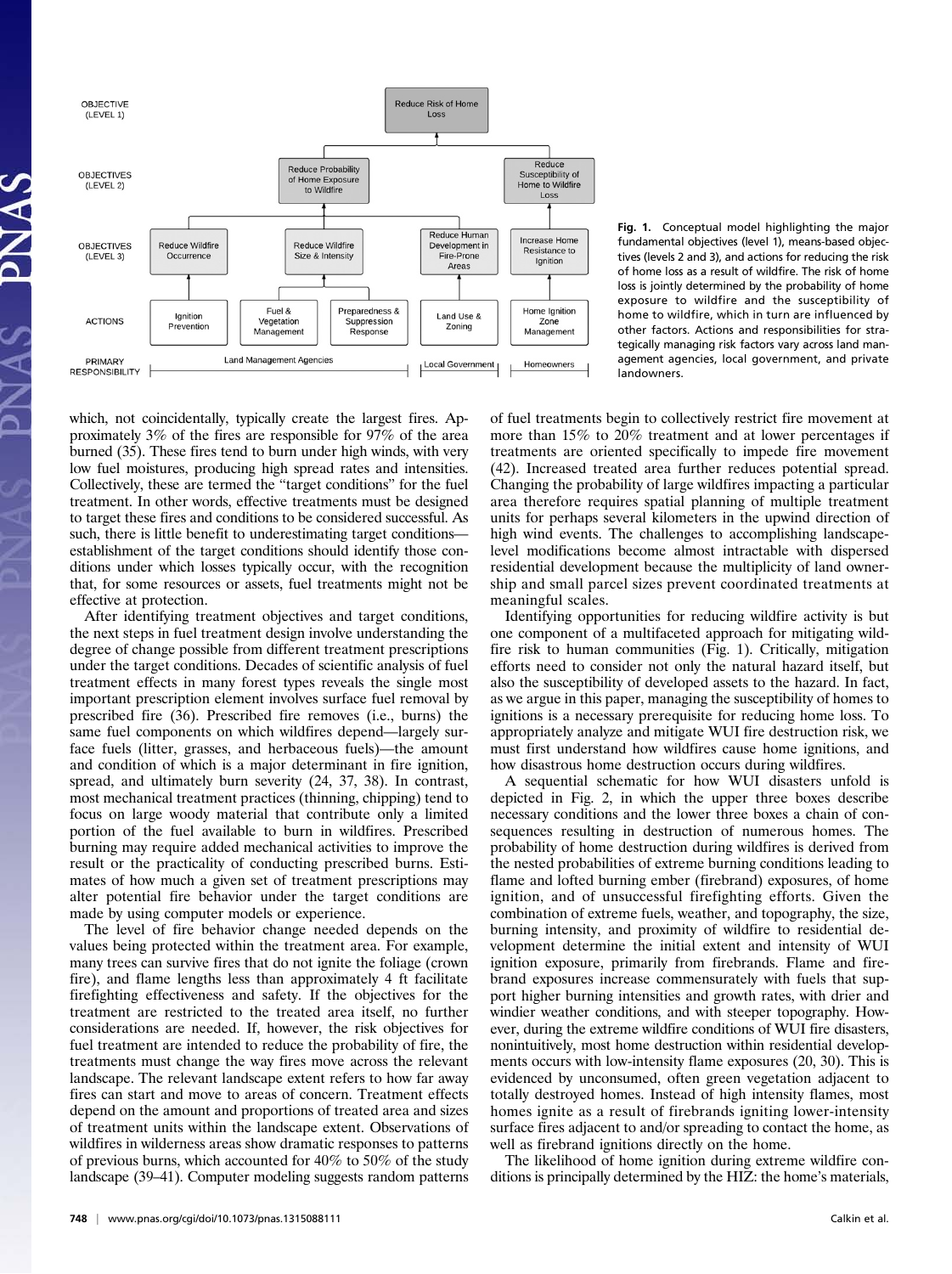



design, and maintenance in relation to its immediate (within 30 m) surroundings (20, 22, 27–30). Characteristics of susceptible HIZs include the presence of ignitable building materials and flammable debris. Wildland fuel treatments that fail to address the HIZ will likely be inefficient because fuel treatments outside the HIZ reduce intensities not capable of igniting flammable materials, and ineffective because these fuel treatments do not reduce ignitions from fires within the HIZ and/or firebrands that can originate several kilometers from residences to ignite fires within the HIZ (22). For example, a wildland fuel treatment within the 2007 Angora fire in California reduced fire intensities for Jeffrey pine (Pinus jeffreyi) survival (43) but did not reduce the HIZ ignition potential of adjacent homes, resulting in high loss.

Last, given a sustained home ignition (or ignitions), the probability of home destruction is influenced by the effectiveness of fire protection efforts in suppressing the structure fire. The disaster sequence (Fig. 2) shows that, although some WUI fire protection tactics might succeed, these standard response tactics fail to prevent residential fire disasters with highly ignitable communities. Areas of high-density suburban development can lead to additional fire risk through home-to-home ignition. Thus, effective fire protection depends on ignition resistant homes during extreme wildfires.

The following is a summary according to the WUI disaster sequence in Fig. 2: Extreme wildfire behavior and a fire start (steps 1 and 2) expose numerous, ignition-susceptible homes (step 3), resulting in simultaneous burning homes (step 4). The high-potential ignition exposure and multiple burning homes overwhelm firefighters and many homes go unprotected (step 5), resulting in numerous homes totally destroyed (step 6). In terms of home destruction risk as a conditional probability, the first two steps of the sequence relate to the wildfire exposure probability, the third step relates to home ignition probability, the next two relate to protection probability, and the last step relates to the overall destruction probability. In a 2010 study by Cohen, the WUI disaster sequence occurred for each of the 14 wildfires examined in which more than 100 homes were destroyed (20).

#### Case in Point: The Fourmile Canyon Fire

The Colorado Front Range has experienced several highly damaging wildfires in recent history. However, these fires were not without precedent and were consistent with the characteristics of large, damaging, interface fires that threaten communities throughout much of the Western United States. The Fourmile Canyon fire ignited on September 6, 2010, burning 2,500 ha and 168 homes, resulting in \$220 million in ensured loss. High spread rates and long-distance spotting (0.8–1.6 km) combined to produce rapid growth rates accompanied by high-intensity burning, with most home destruction occurring very early in the fire progression. The high costs and losses associated with the fire prompted Senator Mark Udall of Colorado to request a scientific review (44). Findings from the review echoed early reviews of fires on the Front Range, including the Hayman (38) and Black Tiger fire reviews (45). Extreme (but not uncommon) fire weather, continuous fuels, an ignition, and dispersed, ignition-susceptible residential development overwhelmed structure protection capability, resulting in substantial private property loss.

Before the Fourmile Canyon fire, many residents had reported conducting wildfire hazard reduction activities on their property (46). Further, county, state, and federal mangers had engaged in various wildland fuels reduction treatments. Using the lenses of risk assessment and decision science, and key findings from the Fourmile Canyon postfire review (44), we evaluate pertinent information regarding the establishment of objectives for these programs, investigate if and how risk assessment entered into the design of mitigation strategies, and examine the effectiveness of these activities. Our analysis will follow the WUI disaster sequence (Fig. 2), beginning with an evaluation of the role of fuel treatments in this WUI disaster.

Land ownership within the Fourmile perimeter is heavily fragmented and primarily private (67%). Federal ownership accounts for 27% of the area, and the remaining 6% is composed of other nonfederal ownership. Within the area burned by the fire, ∼250 ha of fuel treatments had been performed within the previous 7 y. High wind speeds and low relative humidity during the fire are common weather conditions associated with large wildfires along the Front Range foothills. Thus, recognition of these conditions is critical when developing fuel treatment prescriptions. However, the description and documentation of fuel treatments performed in this area did not mention the weather conditions under which they were intended to be effective, or the methods for maintaining surface fuels in a treated condition. That is, the target conditions for the fuel treatments and supporting prescription elements were not identified.

If target fire conditions had been identified for the high-loss events typical in the Colorado Front Range, successful fuel treatments would have required considerably different arrangement, extent, and prescriptions. Fragmented, primarily private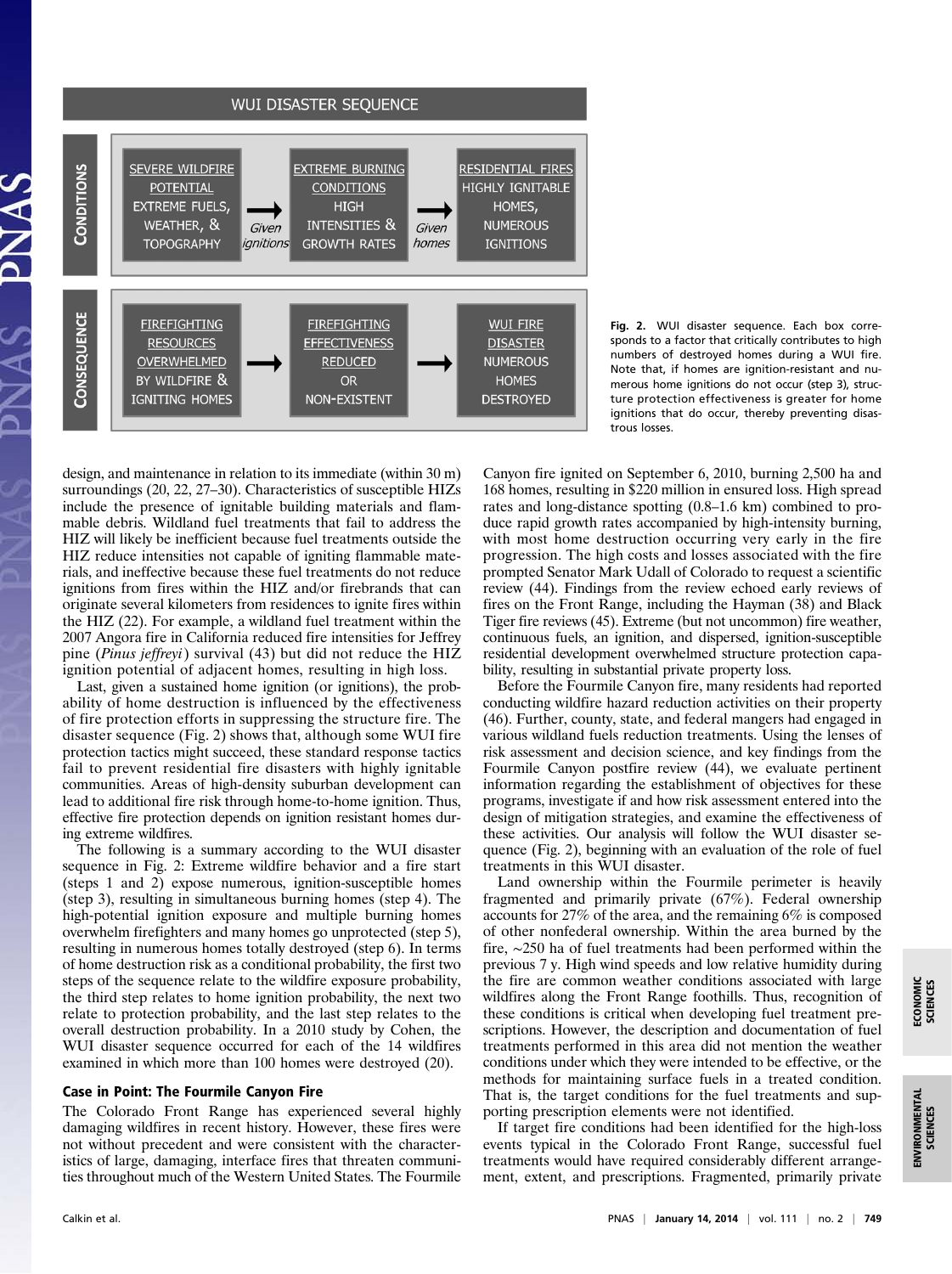ownership, resulting from mining claims interspersed with municipal and federal lands, made large-scale treatment efforts difficult. The mechanical chipping of trees and brush used in the fuel treatments may have ultimately benefitted tree survival if it were followed by burning of the chip material after it was distributed across the ground surface. The narrow linear fuel breaks along roads (presumably intended to provide a defensive barrier) were ineffective under the regularly occurring target weather conditions of high winds and low humidity along the Colorado foothills, resulting in long-range spotting of 1 km or more. As it were, existing treatments had no discernible influence on reducing fire spread or in aiding suppression effectiveness.

A total of 474 homes were located within (or within 30 m of) the final perimeter of the Fourmile Canyon fire. This fire is similar to previous WUI fire disasters in that most of the home destruction occurred during relatively brief episodes of extreme burning conditions, with relatively few homes burning afterward (20, 28). Among the homes destroyed, 83% were associated with surface fire and 17% with crown fire. As a result of rapid growth rates, the wildfire quickly spread to dispersed, residential areas, resulting in wide-ranging flame and firebrand exposures to hundreds of homes. This led to simultaneous home ignitions that overwhelmed suppression efforts and structure fire protection capabilities. Relatively low home density and significant spacing between homes prevented house-to-house fire spread. During the wildfire, most homes with sustained ignitions freely burned to total destruction because no one extinguished the initial burning (most residents were evacuated, and firefighters were unable to protect most homes).

A recent survey helps shed light on the degree to which residents in the area had considered or invested in HIZ management (46). Brenkert-Smith and Champ conducted a survey in 2007 of wildfire mitigation efforts and risk perceptions of residents of Larimer and Boulder Counties, including 127 individuals evacuated during the Fourmile Canyon fire (46). A majority (83%) of respondents within the evacuated area reported being aware of wildfire occurrence, and most (61%) had previously experienced wildfire within 16 km of their property. A large majority (96%) reported having done some kind of wildfire mitigation activity. However, mitigation effectiveness is questionable. Most respondents (>80%) did not recognize that the characteristics of their homes and immediate surroundings (i.e., HIZ) principally determined the likelihood of home destruction during wildfires (46). Thus, although it appears most WUI residents and professionals recognize the necessity of activities to mitigate the results of wildfires, the sufficiency of implementation is unclear.

### Discussion

Increasing damages and management costs of wildfires (47, 48), combined with the inability of agencies charged with wildfire management to describe the return on investments from wildfire mitigation and suppression, suggests the need to fundamentally review the current approach to managing wildfires—particularly when those fires threaten populated areas. In response to recent costly wildfires, Congress approved the Flame Act in 2009, calling on the Secretaries of Agriculture and the Interior to develop a cohesive strategy on wildfire management with partners at the state and local level. The strategy centers around three key themes: fire adapted communities, wildfire response, and resilient landscapes (49). These elements are functionally linked in a proper wildfire risk framework, which can be used to identify measures and magnitudes of mitigation that produce the desired risk reduction. However, risk management can be effective only if the objectives for risk reduction are clearly specified.

If our problem statement is defined as keeping wildfire out of the WUI, it is unobtainable, and large wildfires and residential disasters will continue, and likely increase. Fuel treatments do not stop fires (just change behavior), and treatment alone without

HIZ treatment means that inevitable wildfire exposure will result in structure loss. Also, landscape treatment programs managed by public land management agencies suffer from (i) lack of available funds at the federal level to treat sufficient area to reduce wildfire transmission,  $(ii)$  lack of influence over treatment of private lands [the Fourmile Canyon fire began on private land and burned only a small proportion of federal ownership—33% of the area was nonprivate, and only 9.7% was treated (44)], and *(iii)* the challenge of liability issues associated with prescribed burns escaping onto neighboring land. If the problem is identified as reducing the proportion of wildfires entering the WUI, it will take time, significant increase in public and private investment, and a change in social acceptance and liability rules for burning near inhabited areas until the benefits are realized. By contrast, if the problem is identified as home ignition, mitigation of the HIZ is the most cost-effective investment for reducing home destruction, and this can be augmented with other investments (Fig. 1).

An appropriate application of wildfire risk management would incorporate the functional relationships between extreme-weather wildfires, landscape conditions, and home ignition/destruction. Starting with homes, their susceptibility is a direct function of their ignitability, which is dependent on the relatively small area of the HIZ. The HIZ is independent of fire behavior in the nearby wildlands, meaning that proper care of the HIZ separates home losses from wildland fire behavior, regardless of the other elements of wildfire risk (fire behavior and its likelihood). Therefore, the scope of mitigation responsibility must be centered on homeowners. WUI fire disasters cannot be prevented without homeowners actively creating and maintaining HIZs with low ignition potential. The HIZ provides opportunities for effectively mitigating WUI fire risk without necessarily controlling wildfires (e.g., without eliminating or reducing the wildfire exposure probability). The WUI disaster sequence (Fig. 2) indicates that increasing ignition resistance would reduce the number of homes experiencing simultaneous ignition; extreme wildfire conditions can exist that do not result in WUI fire disasters. This requires homeowners and professionals to understand how the HIZ determines home ignition potential and then focus risk mitigations within the HIZ. Thus, there is a need to redirect future efforts toward risk communication and risk sharing across land management agencies, first responders, and the public. Effective HIZ management improves the safety of emergency responses (protection, ingress, egress), again, largely independent of the wildland fire occurrence or behavior beyond the HIZ. Thus, if homes are the sole concern of community fire disaster problems, then they can be technically separated from the wildland fire problem.

However, landscape condition cannot be ignored to realize fire-adapted communities because, by definition, WUI communities consist of more than homes. The wildland component defines the environmental context and values for communities, including views, recreation, watershed, and lifestyle benefits to the inhabitants. HIZ practices that save all homes from wildfire but ignore severe impacts to the surrounding landscape cannot be wholly successful in creating a fire-adapted community. In fact, wildland values may be harder to restore, take longer, and be more expensive than reparations to the developed infrastructure. Thus, the goal of creating a fire-adapted WUI community is not achievable by focusing solely within the HIZ, but must encompass the land management options afforded by the ecological requirements of the wildland ecosystems. Low-elevation forests are amenable to treatments that supplement the ecological dependency on fire and also mitigate effects and spread of wildfires under extreme conditions. Fires in grasslands, shrub lands, and high-elevation forests do not offer mitigation opportunities that align easily with ecological requirements. With such vegetationimposed constraints on landscape management, the remaining